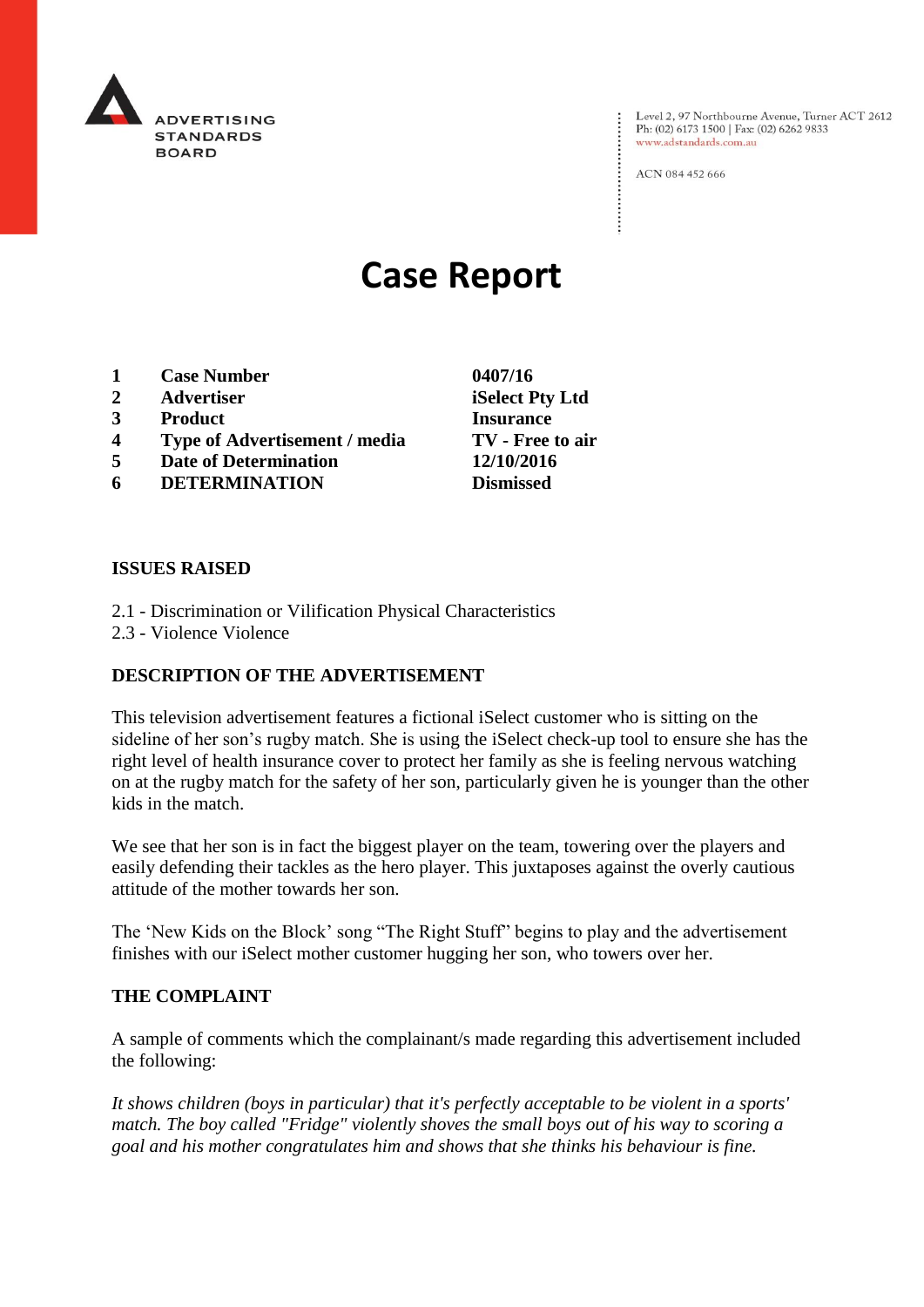*I think this isn't appropriate at any time on television, particularly not when children are watching, and particularly not in the current climate where domestic violence is such a huge problem in this country.*

*Large boy referred to as "The fridge" very insulting and humiliating to overweight children.*

## **THE ADVERTISER'S RESPONSE**

Comments which the advertiser made in response to the complainant/s regarding this advertisement include the following:

*Whilst we sympathise with the personal experiences of the complainants, we are confident that there is nothing about the advertisements that contravenes the provisions in Section 2 of the AANA Code of Ethics. In particular, in reference to the complaint that the ad is insulting to overweight children.*

## *Purpose of the ad*

*The purpose of this ad is to promote the new iSelect 'Health Cover Check-Up' tool that can help people ensure that their health insurance policy is right for their current life circumstances.*

*The "Overprotective mum' advertisements (ISE0143/30/OM,ISE0096/15/OM, ISE0133/15/OM ) build on iSelect's new "always get it right" brand platform which was launched in April and celebrates the sense of confidence anybody can feel when they make the right call with the assistance of iSelect.*

*The "Overprotective mum" advertisements demonstrate how the iSelect "Health Cover Check-Up" can help a very overprotective mum, who is worried for the wellbeing of her son while he plays his rugby match, to ensure her family has the right health insurance coverage for him in case of any injury.*

*The conversation between the two mothers at the rugby match is an intentionally humorous depiction to demonstrate the insight that mothers have a tendency to be extremely worried and cautious for the wellbeing of their children, no matter what their age or size.*

*Showing the son as a physically much larger and stronger child is used to exaggerate the humour and human truth that all mothers have an innate need to protect their children, even as they grow up and start becoming bigger than their parents!*

*In fact the child known as 'Fridge' was played by a 22 year old actor. We intentionally chose to depict a 22 year old adult alongside nine year old children (a 13 year age gap) to emphasise the unrealistic nature of the scenario.*

*The ad was not designed to ridicule or shame overweight children, but instead to dial up the humour that mothers will always have a fear for the wellbeing of their children, even when their child appears much more capable of in fact harming others. The use of the term 'Fridge' is used in an endearing way, highlighted by the fact that even the mother refers to her son as 'Fridge' in the 30 second advertisement.*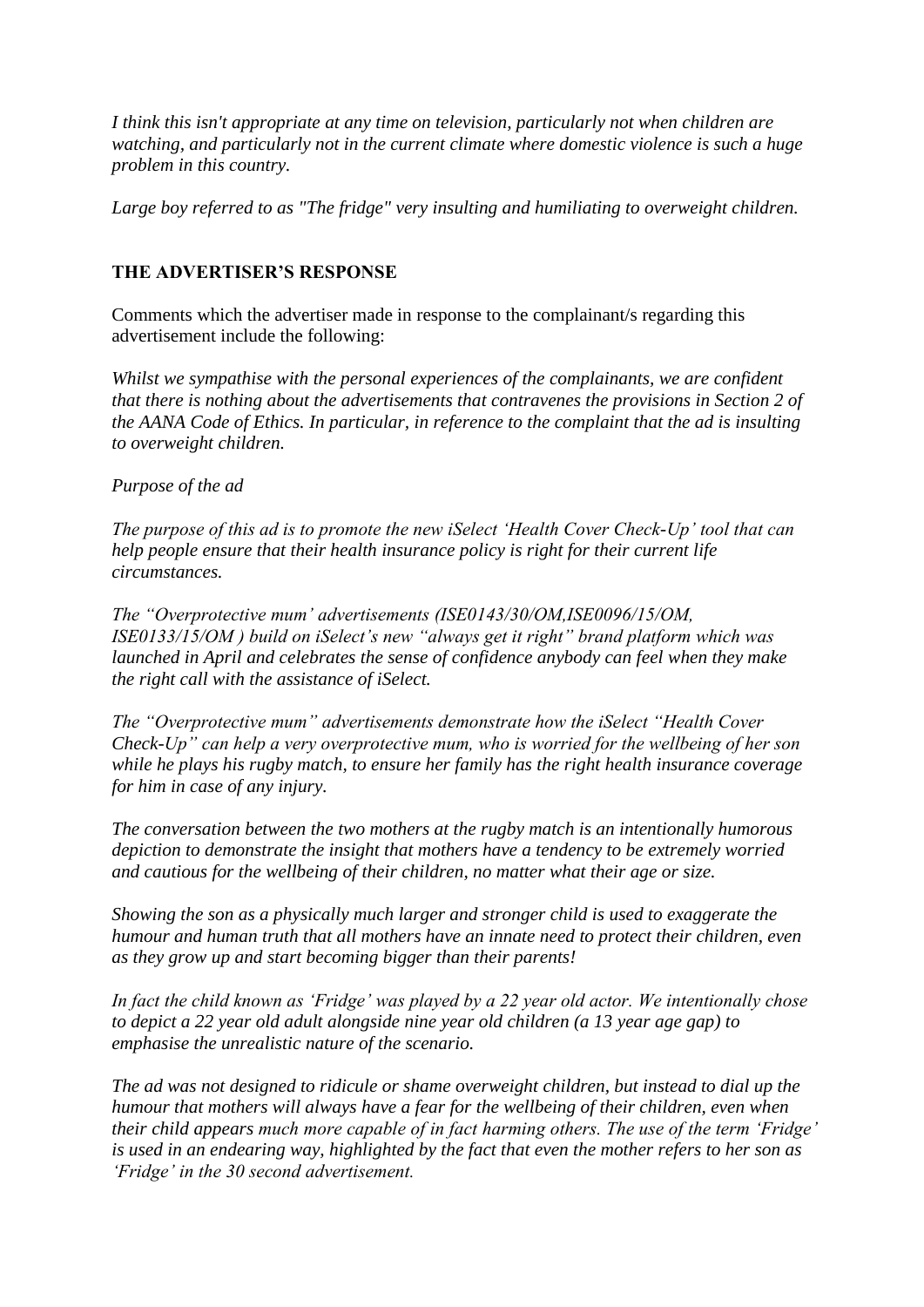*The crowd is cheering him on and he is clearly the hero of the team with his ability to surpass the other players and score for his team. As he is the only player seen scoring, it also shows his physical characteristics and ability in a positive light, which could not been seen to discriminate against overweight children.*

*iSelect's tradition of advertising*

*iSelect has a longstanding tradition of humorous and irreverent advertising – a trait that is widely known and loved by many Australian consumers. In keeping with this tradition, this advertisement is designed to be light hearted and depicts an intentionally exaggerated scenario of a mother spectator at a children's rugby match.*

*In the notification letter, the ASB asked us to comment on any possible breaches of Section 2 in its entirety of the AANA Code of Ethics. This includes:*

- *2.1 - Discrimination or vilification*
- *2.2 - Exploitative and degrading*
- *2.3 – Violence*
- *2.4 - Sex, sexuality and nudity*
- *2.5 – Language*
- *2.6 - Health and Safety.*

*Below are responses in relation to each clause within section 2.*

*2.1 - Advertising or Marketing Communications shall not portray people or depict material in a way which discriminates against or vilifies a person or section of the community on account of race, ethnicity, nationality, gender, age, sexual preference, religion, disability, mental illness or political belief.*

*iSelect submits that the advertisement in question does not breach any part of Section 2.1. In particular, any form of discrimination on the ground of physical characteristics, as noted towards overweight children.*

*The reference to "he looks like he ate the other kids" does not relate to his weight, but instead related to his exaggerated physical strength and size in comparison to the other children.*

*The key to the humour is in the child's overall size (height, physical strength etc.) in comparison to the other children, and his weight is not highlighted nor is it an integral part of the advertisement, thus, we submit that this should not be deemed as discrimination.*

*2.2 Advertising or marketing communications should not employ sexual appeal in a manner which is exploitative and degrading of any individual or group of people.*

*iSelect submits that the advertisement in question does not breach any part of Section 2.2. There is nothing that could be deemed of sexual nature in the advertisement.*

*2.3 Advertising or Marketing Communications shall not present or portray violence unless it is justifiable in the context of the product or service advertised.*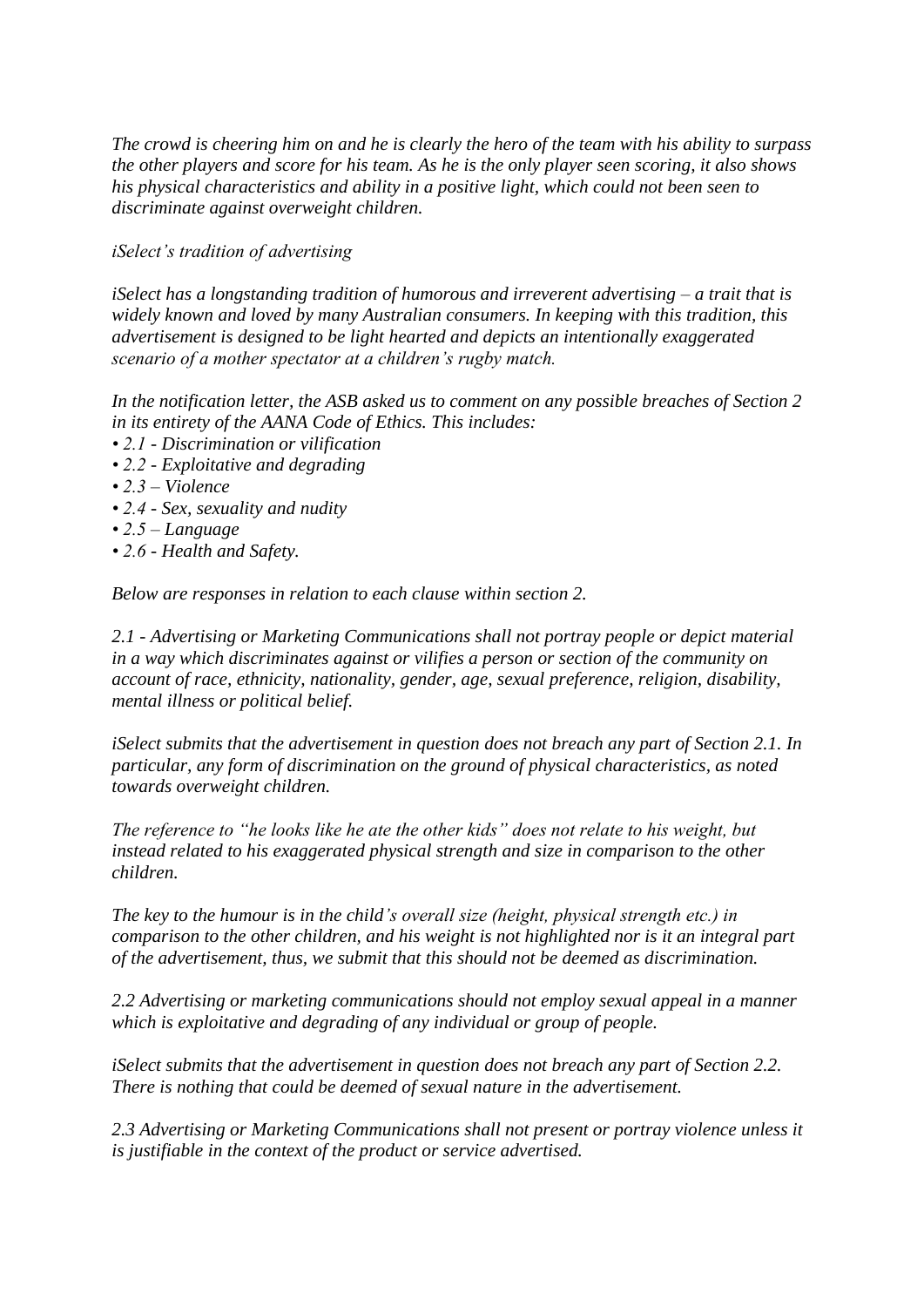*iSelect submits that the advertisement in question does not breach any part of Section 2.3 as there is nothing of violent nature in the ad. It is purely a depiction of a typical children's rugby match in a controlled environment.*

*2.4 Advertising or Marketing Communications shall treat sex, sexuality and nudity with sensitivity to the relevant audience.*

*iSelect submits that the advertisement in question does not breach any part of Section 2.4. At all times the characters in our advertisement are fully clothed. We see the children playing their Rugby match in a controlled environment as their parents watch on.*

*2.5 Advertising or Marketing Communications shall only use language which is appropriate in the circumstances (including appropriate for the relevant audience and medium). Strong or obscene language shall be avoided.*

*There is no language used in the advertisement that could be deemed as inappropriate or offensive. It is a colloquial conversation between two ladies at their children's weekend rugby match. The use of the nickname 'Fridge' for the physically taller and more developed child, is used in an endearing way.*

*The child is shown as the hero of the match, with the crowd cheering him on as he scores for his team. With even his own mother making reference to this nickname, it is clear that the intent is not to insult overweight children, but instead to hero the taller and stronger boy as the hero of the match and to dial up the humour that despite this, his mother is still concerned for his safety.*

*2.6 Advertising or Marketing Communications shall not depict material contrary to Prevailing Community Standards on health and safety.*

*iSelect submits that the advertisement in question does not breach any part of section 2.6 as no risky behaviour is occurring as the players are shown playing a game of rugby in a controlled environment.*

## *CAD Rating*

*We also believe the spots are entirely appropriate for the audience, as indicated by the "G" ratings received from CAD. However we recognise that these ratings mean that the spots should not appear in any programs aimed at children, which are not the programs bought as part of our media buy.*

*In summary, iSelect submits that the advertisements in question do not breach any part of Section 2 of the AANA Code of Ethics. Specifically, iSelect submits that these advertisements do not breach the AANA's code in relation to section 2.1 Discrimination or Vilification, nor that the ad insults overweight children.*

*We thank the ASB Board for consideration of iSelect's response to these complaints, and trust the information provided satisfies the ASB's request in full.*

## **THE DETERMINATION**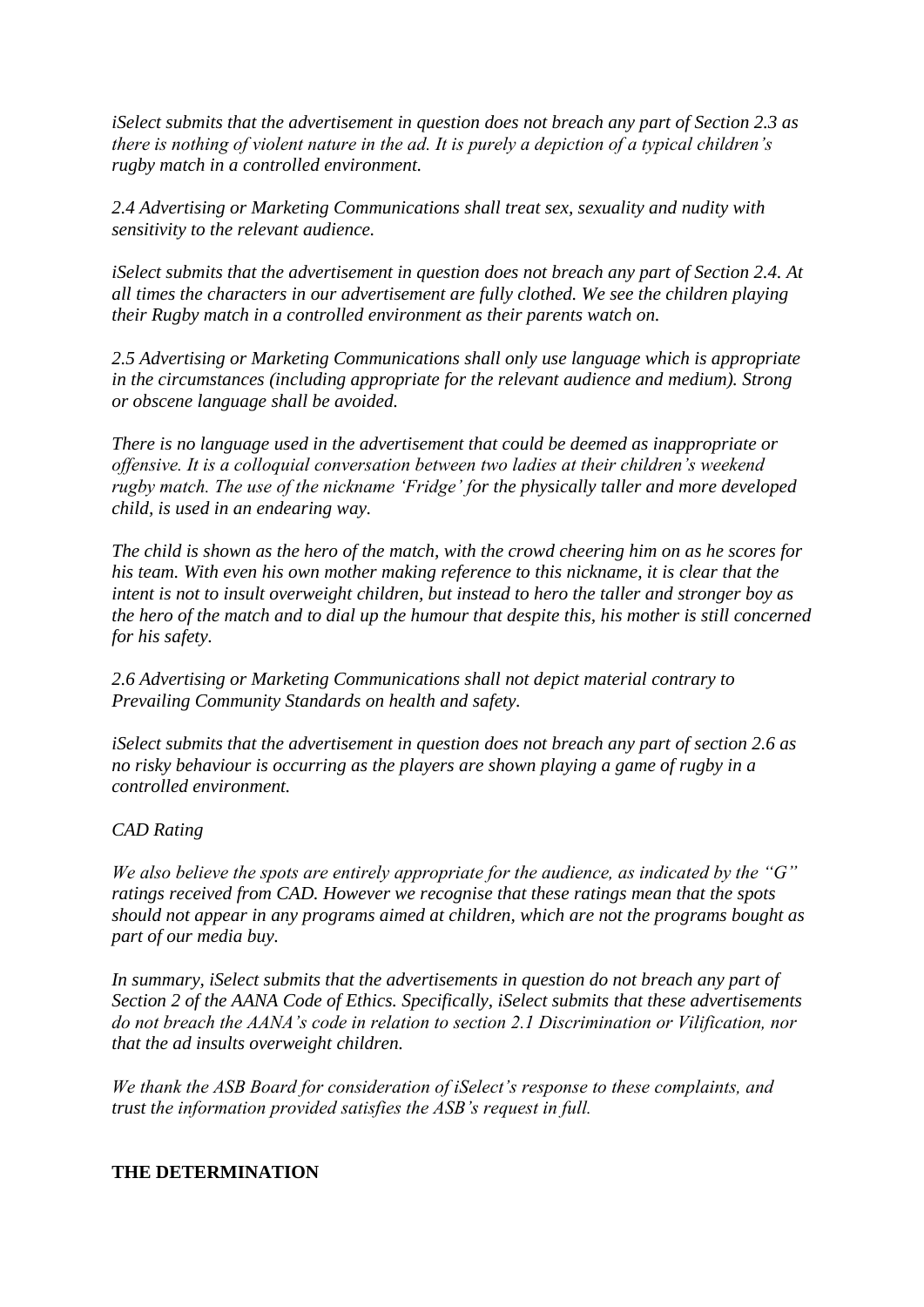The Advertising Standards Board ("Board") considered whether this advertisement breaches Section 2 of the Advertiser Code of Ethics (the "Code").

The Board noted the complainant's concerns that the advertisement describes a boy as the 'fridge, due to his size compared to his peers, which is humiliating for overweight children.

The Board viewed the advertisement and noted the advertiser's response.

The Board considered whether the advertisement complied with Section 2.1 of the Code which requires that 'advertisements shall not portray or depict material in a way which discriminates against or vilifies a person or section of the community on account of race, ethnicity, nationality, gender, age, sexual preference, religion, disability, mental illness or political belief.'

The Board noted that there are three versions of this television advertisement. The Board noted the 30 second version features two mums watching their sons playing rugby and when one mum refers to her son as 'little Zac' the other mum asks her if she means the kid they call 'the fridge' and we see Zac, who is twice the size of his peers, pushing boys out of the way as he runs up the field with the ball. The Board noted that a 15 second version of this advertisement features footage from the 30 second version, where one mum comments on the boy being called a fridge, while the third version is a 15 second version showing Zac's mum fussing over him while the voiceover says, 'image if your little ones weren't covered'.

The Board noted the complainant's concern that it is humiliating for overweight children to have a larger boy referred to as a fridge. The Board noted that Zac is a lot taller than the other children and therefore is a lot heavier and considered that he is clearly depicted as being of a completely different overall size to the other children rather than being overweight. The Board noted that children of the same age often differ in height and weight and considered that the advertisement is highlighting this difference in an exaggerated manner which is further enforced when Zac's mum says that Zac is younger than the other boys he is playing with.

The Board noted the advertiser's response that the theme of the advertisement is 'overprotective mum' who is concerned about her son getting injured despite the fact he is a lot larger than his peers. The Board noted that Zac's mum does appear concerned for her son's well-being despite the fact he is easily able to tackle the other children due to his size and considered that the focus of the humour is directed toward Zac's mum being oblivious to her son's size and ability rather than on the size of Zac himself. The Board noted that at the end of the advertisement Zac's mum refers to him as 'fridge' because of his overall size and considered that the term was being used more as an affectionate term than as a reference to, or criticism of Zac's weight. The Board noted that after Zac is shown to score a try we see him being surrounded by his teammates who are all congratulating him and considered that Zac is shown as the hero of the game, and is not shown in a negative manner, and overall there is no suggestion that Zac is discriminated against because of his weight or appearance.

The Board considered that the advertisement did not portray or depict material in a way which discriminates against or vilifies a person or section of the community on account of physical appearance.